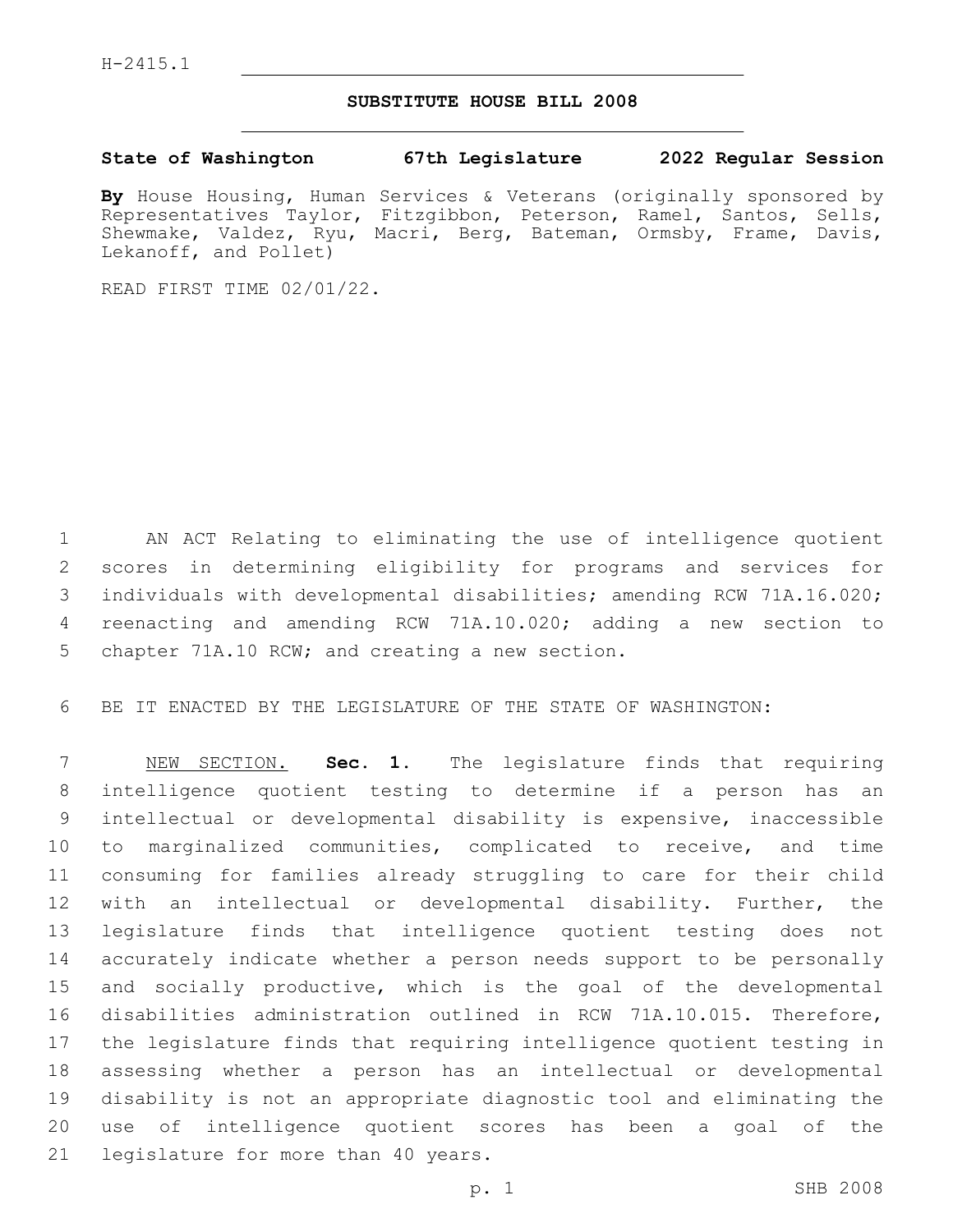NEW SECTION. **Sec. 2.** A new section is added to chapter 71A.10 2 RCW to read as follows:

 (1) Beginning July 1, 2025, the department may not use intelligence quotient scores in determining eligibility or substantial limitation for developmental disability-related services for any programs or services for individuals with developmental disabilities except as provided in subsection (2) of this section. The department shall maintain eligibility for any persons previously determined eligible for services in whole or in part because of an intelligence quotient score and may not require such persons to meet any new eligibility requirements established in response to the discontinuation of the use of intelligence quotient scores. The department may continue to use a diagnosis from qualifying diagnosticians and adaptive functioning assessments to determine 15 eligibility and substantial limitation.

 (2) An intelligence quotient score may be used to establish a presumption of eligibility for developmental disability programs and 18 services.

 **Sec. 3.** RCW 71A.10.020 and 2014 c 139 s 2 are each reenacted and 20 amended to read as follows:

 As used in this title, the following terms have the meanings indicated unless the context clearly requires otherwise.

 (1) "Assessment" means an evaluation is provided by the 24 department to determine:

 (a) If the individual meets functional and financial criteria for 26 medicaid services; and

(b) The individual's support needs for service determination.

 (2) "Community residential support services," or "community support services," and "in-home services" means one or more of the 30 services listed in RCW 71A.12.040.

 (3) "Crisis stabilization services" means services provided to persons with developmental disabilities who are experiencing behaviors that jeopardize the safety and stability of their current living situation. Crisis stabilization services include:

 (a) Temporary intensive services and supports, typically not to exceed sixty days, to prevent psychiatric hospitalization, institutional placement, or other out-of-home placement; and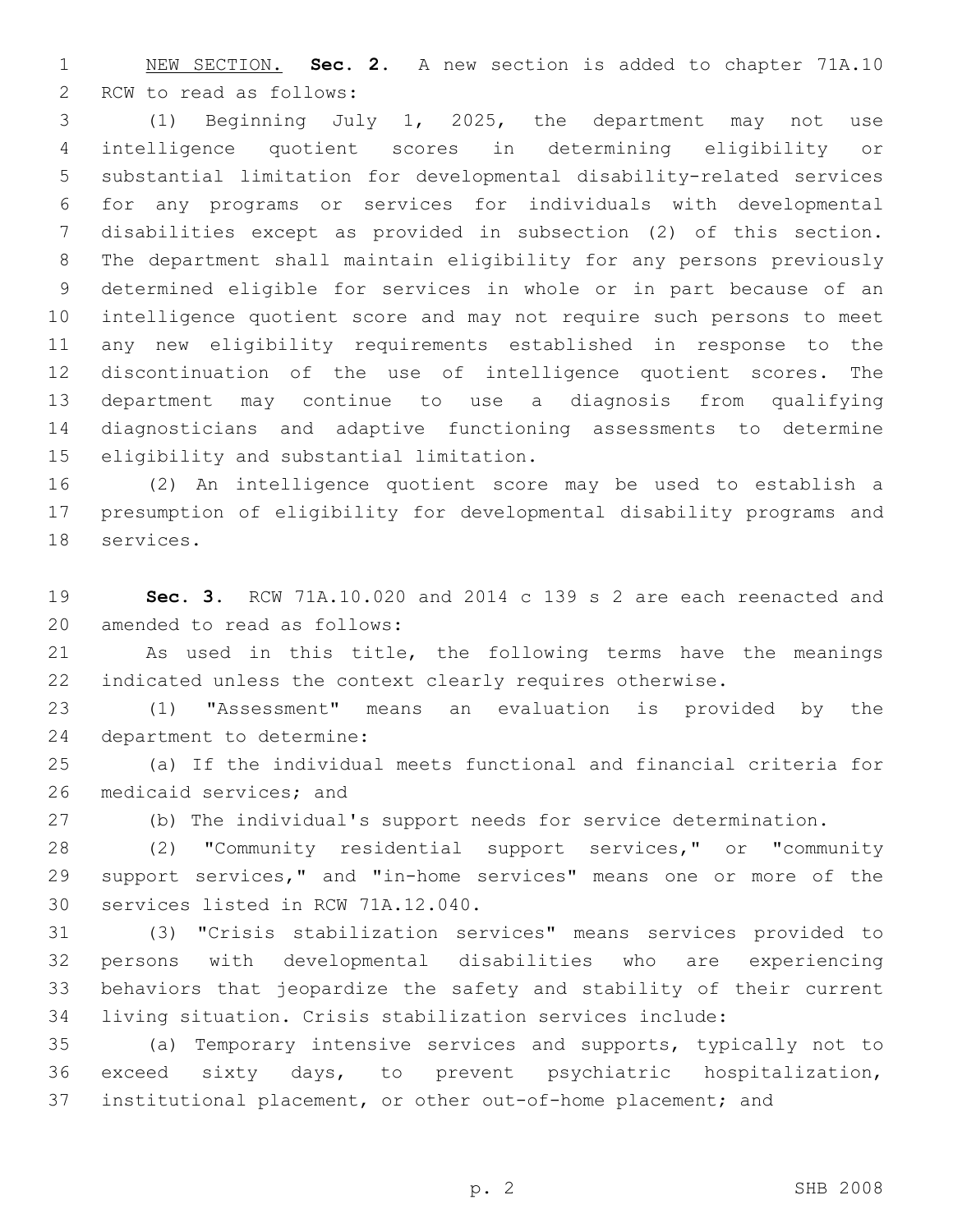(b) Services designed to stabilize the person and strengthen their current living situation so the person may continue to safely reside in the community during and beyond the crisis period.

 (4) "Department" means the department of social and health 5 services.

 (5) "Developmental disability" means a disability attributable to intellectual disability, cerebral palsy, epilepsy, autism, or another neurological or other condition of an individual found by the secretary to be closely related to an intellectual disability or to require treatment similar to that required for individuals with intellectual disabilities, which disability originates before the individual attains age eighteen, which has continued or can be 13 expected to continue indefinitely, and which constitutes a 14 substantial limitation to the individual. By ((January 1, 1989)) June 15 30, 2025, the department shall promulgate rules which define 16 neurological or other conditions in a way that ((is not limited to)) 17 does not include intelligence quotient scores as ((the sole)) a determinant of these conditions, and notify the legislature of this 19 action.

 (6) "Eligible person" means a person who has been found by the secretary under RCW 71A.16.040 to be eligible for services.

 (7) "Habilitative services" means those services provided by program personnel to assist persons in acquiring and maintaining life skills and to raise their levels of physical, mental, social, and vocational functioning. Habilitative services include education, 26 training for employment, and therapy.

 (8) "Legal representative" means a parent of a person who is under eighteen years of age, a person's legal guardian, a person's limited guardian when the subject matter is within the scope of the limited guardianship, a person's attorney-at-law, a person's attorney-in-fact, or any other person who is authorized by law to act 32 for another person.

 (9) "Notice" or "notification" of an action of the secretary 34 means notice in compliance with RCW 71A.10.060.

 (10) "Residential habilitation center" means a state-operated facility for persons with developmental disabilities governed by 37 chapter 71A.20 RCW.

 (11) "Respite services" means relief for families and other caregivers of people with disabilities, typically not to exceed ninety days, to include both in-home and out-of-home respite care on

p. 3 SHB 2008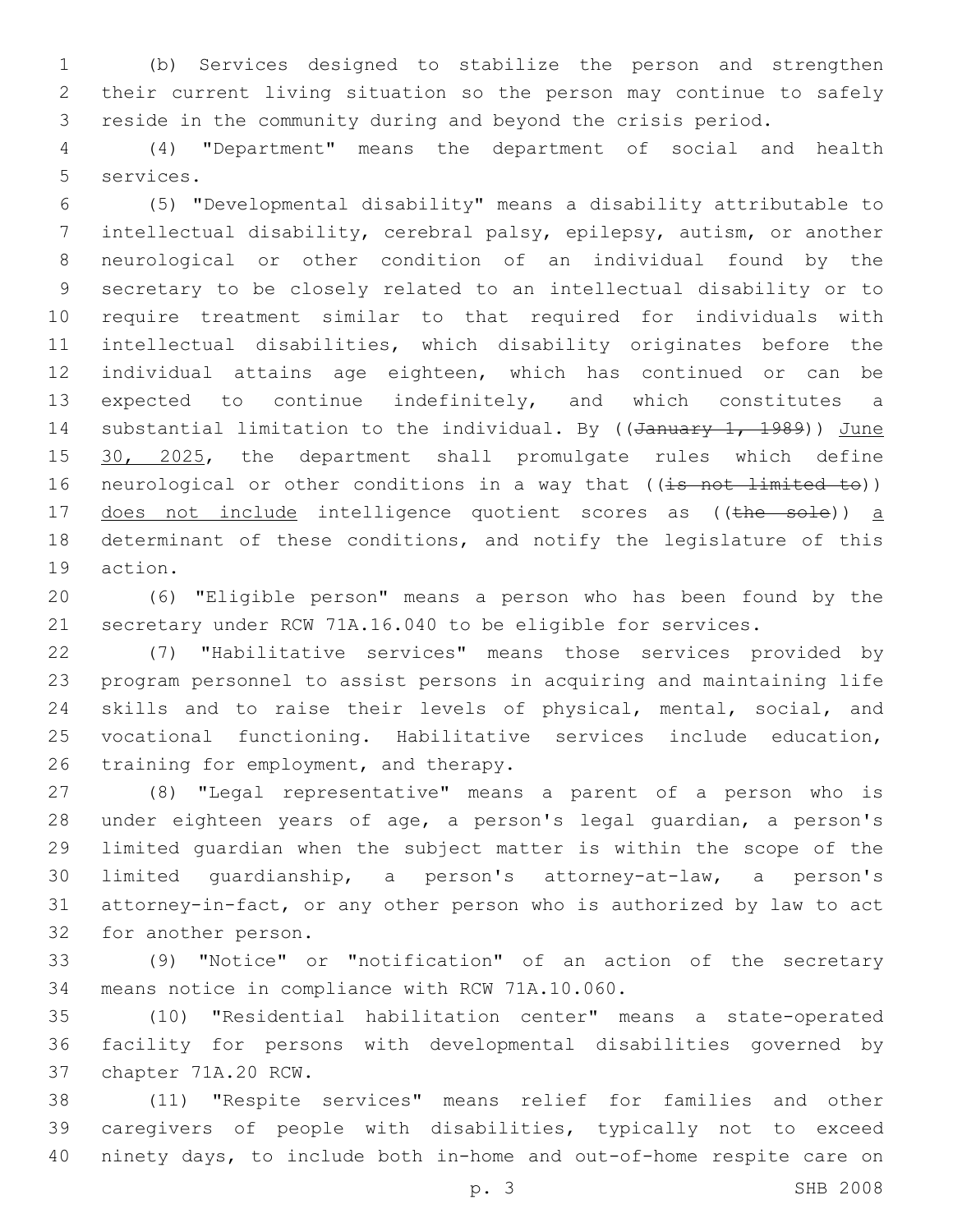an hourly and daily basis, including twenty-four hour care for several consecutive days. Respite care workers provide supervision, companionship, and personal care services temporarily replacing those provided by the primary caregiver of the person with disabilities. Respite care may include other services needed by the client, including medical care which must be provided by a licensed health 7 care practitioner.

 (12) "Secretary" means the secretary of social and health 9 services or the secretary's designee.

 (13) "Service" or "services" means services provided by state or 11 local government to carry out this title.

 (14) "Service request list" means a list of eligible persons who have received an assessment for service determination and their assessment shows that they meet the eligibility requirements for the requested service but were denied access due to funding limits.

 (15) "State-operated living alternative" means programs for community residential services which may include assistance with activities of daily living, behavioral, habilitative, interpersonal, protective, medical, nursing, and mobility supports to individuals who have been assessed by the department as meeting state and federal requirements for eligibility in home and community-based waiver programs for individuals with developmental disabilities. State- operated living alternatives are operated and staffed with state 24 employees.

 (16) "Supported living" means community residential services and housing which may include assistance with activities of daily living, behavioral, habilitative, interpersonal, protective, medical, nursing, and mobility supports provided to individuals with disabilities who have been assessed by the department as meeting state and federal requirements for eligibility in home and community- based waiver programs for individuals with developmental disabilities. Supported living services are provided under contracts with private agencies or with individuals who are not state 34 employees.

 (17) "Vacancy" means an opening at a residential habilitation center, which when filled, would not require the center to exceed its 37 biennially budgeted capacity.

 **Sec. 4.** RCW 71A.16.020 and 1988 c 176 s 402 are each amended to 39 read as follows: